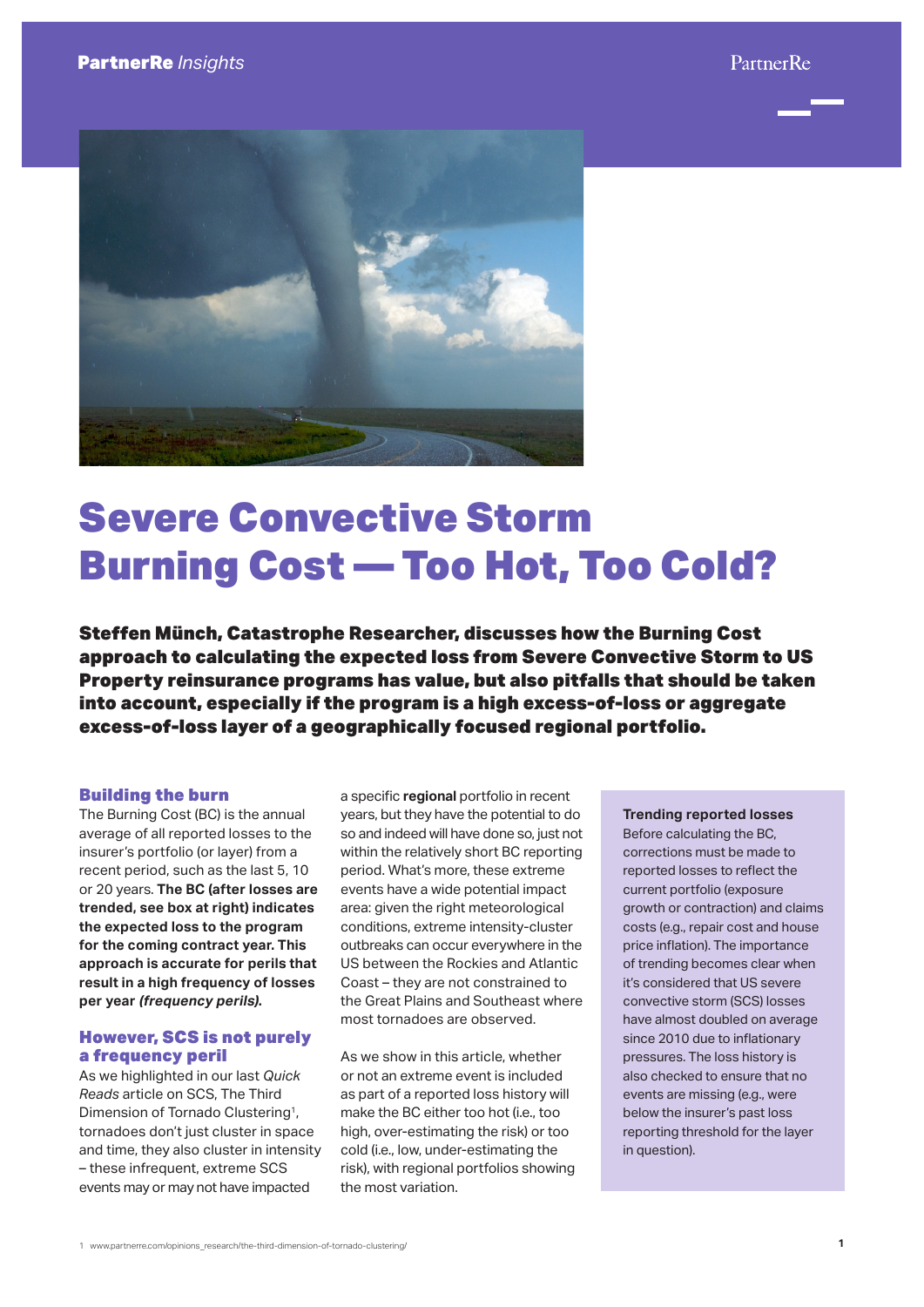# The chosen BC years matter. Example, Alabama

The April 25–28, 2011 tornado outbreak is the most extreme tornado intensity-cluster event from recent history, leading to insured losses of over USD 10 billion (trended, all US)<sup>1</sup>. For Alabama, for example, the 2011 annual total loss of approximately USD 5 billion<sup>2</sup> dramatically stands out compared to all other years in the 2000-2020 period (**figure 1**).

Whether or not the losses from the April 2011 event are included in a BC calculation has a significant influence on the BC. For example, the 2011–2020 Alabama industry BC is approximately **USD 900 million**, whereas the 2012-2021 Alabama BC is approximately **USD 300 million**2.

#### BC c.f., the model view

So, which of the two industry BC values for Alabama is the most reliable? According to our proprietary CatFocus® US Severe Convective Storm model, **see box** on the following page, the long-term (i.e., the basis of any sustainable risk estimate) Annual Expected Loss (AEL) for Alabama is approximately **USD 750 million** (with a 38% contribution to the AEL from events with return periods (RP) greater than 10 years, a commonly used BC period, see **figure 2a**). Depending on the chosen BC reporting period, the BC therefore either over- or underestimates Alabama's SCS risk.

Extending the comparison of the 2011-2020 industry BC and modeled AEL to all other US states, we observe that the BC for most states is notably less than the modeled loss (**figure 2c**, blue shading). This is because most states did not experience an extreme event within this period, as demonstrated in **figure 2b.** High excess of loss (XL) and aggregate XL layers of regional portfolios, where there are fewer loss data points and substantial exposures, will be disproportionately exposed to this effect.



**Figure 1:** PCS annual total industry losses (USD) trended to 2022 for the state of Alabama only, 2000–2020. Source: PCS and PartnerRe<sup>2</sup>.



**Figure 2: (a)** The fraction (%) that events with RPs > 10 years (a commonly used BC period) contribute to the long-term CatFocus® modeled industry AEL. **(b)** RP grouping (RPs according to CatFocus®) of the maximum observed loss from 2011-2020, showing under- (blue) to over- (red) sampled states – only the four red-shaded states (including Alabama) have an extreme event (chosen as RPs > 30 years) in the 2011-2020 BC. **(c)** Ratio of the 2011-2020 industry BC3 and CatFocus® modeled AEL; the BC for most US states is lower than the model view, blue shading, so the BC is underestimating the long-term risk. Source: PCS<sup>2</sup> and PartnerRe.

2 Property Claims Services (PCS) industry loss estimates, trended to today's value by PartnerRe using exposure growth data (census.gov) and average claim size changes (PCS). PCS<br>Property Claims Service), a division of Veri